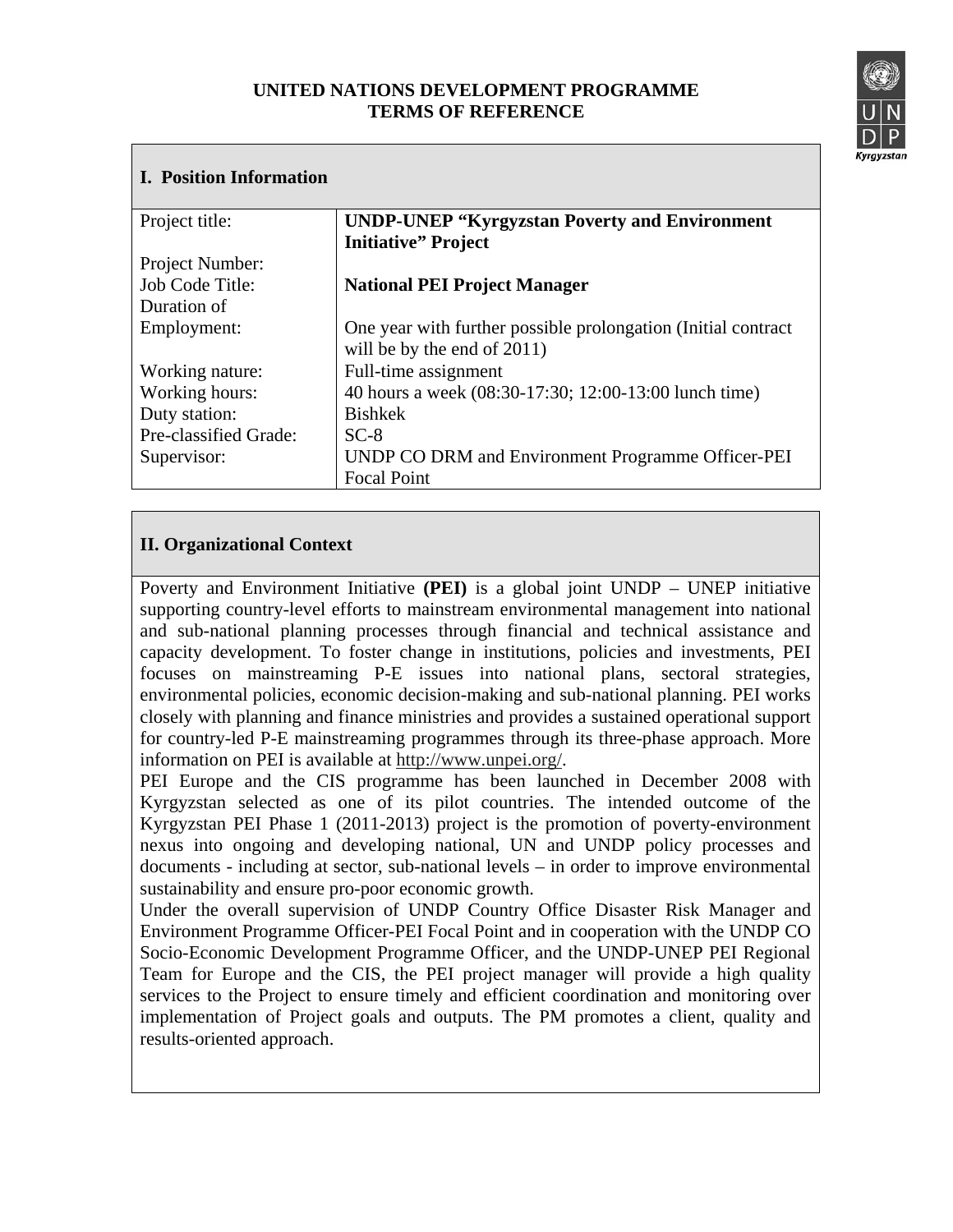## **III. Functions**

- 1. Responsible for the implementation of project activities under respective project goals and outputs
- 2. Prepare quarterly action plans and component progress reports
- 3. Keep constant communication with the PEI Regional Team
- 4. Ensure operational management of UNDP Project in compliance with the UNDP Rules and Regulations
- 5. Ensure formulation, implementation and evaluation activities on the substantive side of the project's respective areas
- 6. Ensure timely preparation and compilation of the Project Annual/Quarterly Work plans, Progress and Final Reports, Budget Forecasts at the level of the project
- 7. Ensure delivery of the assigned project resources against approved budgets
- 8. Ensure aligning of the project activities with the UNDP and UNEP mandate and corporate priorities, national strategies/programme and contribution to the capacity development of the national counterpart institutions;
- 9. Liaise with key stakeholders and other partners to ensure proper coordination and partnership within the framework of project activities implementation
- 10. Ensure fulfillment of standard procedures, including the ones on procurement, contracting of services and formalizing partnerships, in accordance with UNDP Rules and Regulations
- 11. Regularly assess performance of personnel working under his / her supervision (if applicable)
- 12. Ensure proper documentation and codification (knowledge management) of project methodologies and experiences for wide dissemination and institutional memory
- 13. Undertake field visits, if any when required
- 14. Monitor regularly and ensure timely and adequate implementation of the project action plans, undertake necessary preparatory actions for the planned activities, and liaise with relevant parties, if needed
- 15. Handle correspondence and keep the filing system related to the project and to general project matters
- 16. Arrange Project events including meetings, trainings and other activities related to project implementation
- 17. Work towards achievement of goals set up in UN strategic documents (Corporate strategy, UNDAF, CPAP, Programme document etc.) and relevant national legislation
- 18. Work with the UNDP CO DRM and Environment Programme Officer on the substantive aspects of the component
- 19. Represent the Project, as required, vis-a-vis other UN organizations in Kyrgyzstan, donor organizations, other international organizations, as well as national Government and non-governmental institutions and endeavor to build professional relationships with local, district and regional authorities in order to ensure full participation of a broad spectrum of national leadership in the identification, planning and execution of project activities
- 20. Perform other duties that may be required by the UNDP CO DRM and